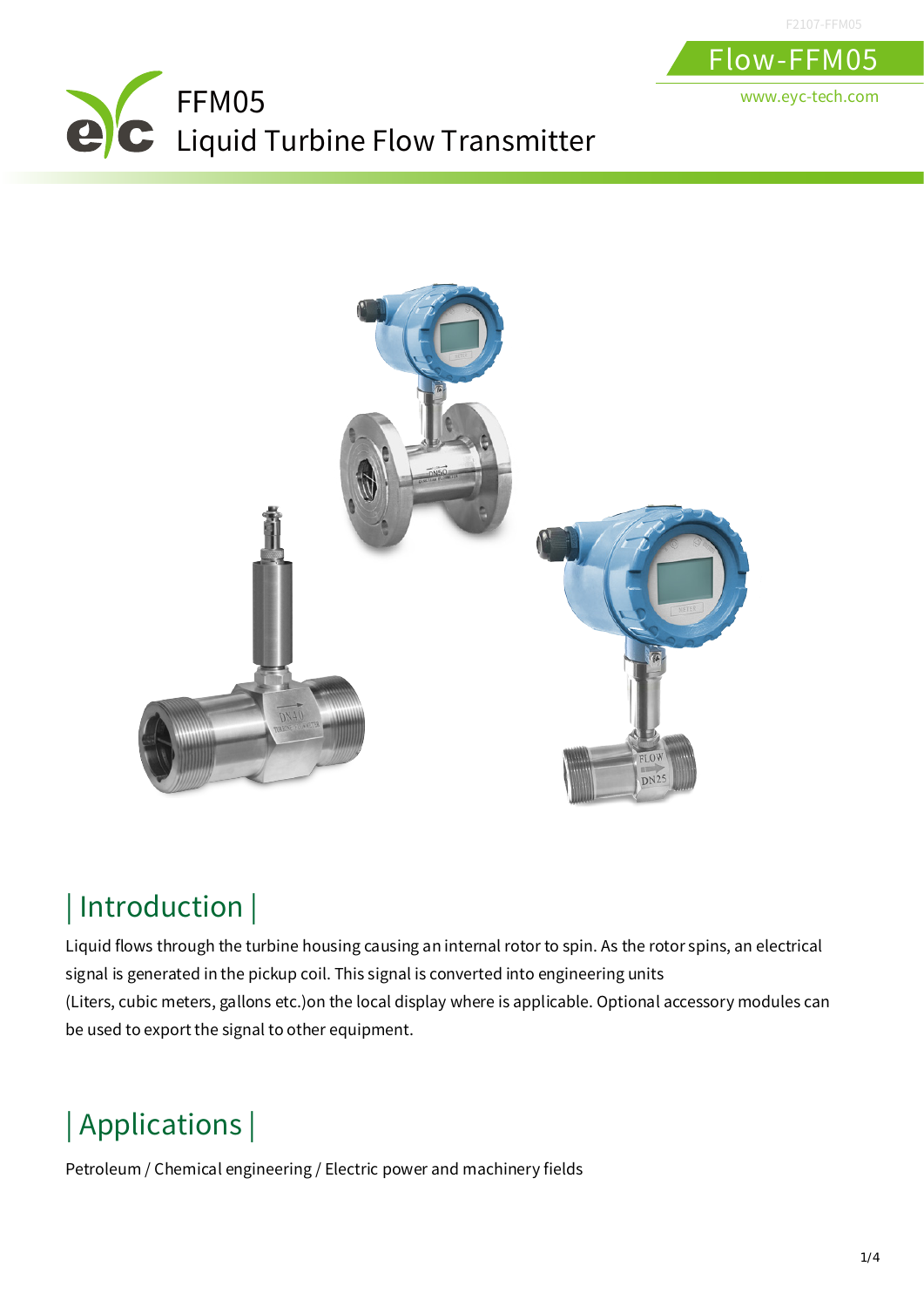



Flow-FFM05 www.eyc-tech.com

# | Specification |

#### Input

| Measured value  | Flow rate, Volume flow |
|-----------------|------------------------|
| Measuring ratio | $Standard-10:1$        |

. . . . . . . . . . . . . . . . . . . .

#### Output

 $\cdots$ 

| Output | Pulse, 4  20 mA                  |
|--------|----------------------------------|
|        | (Option: Local display+4  20 mA) |

Optional-20 : 1

#### Accuracy

| Accuracy                | $0.5\%$ of rate(Optional: 0.2%)     |
|-------------------------|-------------------------------------|
| Reference conditions    | Flow conditions similar to EN 29104 |
| Electrical conductivity | $\geq$ 300 µS/cm                    |
| Temperature             | +10+30°C / +50+86°F                 |
| Inlet section           | $\geq 10$ DN                        |
| Operating pressure      | $1bar/14.5$ psig                    |

#### Installation

| Thread                | DN4  DN50(External)                               |
|-----------------------|---------------------------------------------------|
|                       | DN15  DN50(Internal)                              |
| Flange(Optional)      | ANSI / JIS                                        |
| Diameter              | DN4  DN200                                        |
| Inlet run conditions  | $\geq$ 10 DN                                      |
| Outlet run conditions | $\geq$ 5 DN                                       |
|                       | Take care that flow sensor is always fully filled |
| Flow direction        | Forward                                           |
|                       | (Arrow on flow sensor indicates flow direction)   |

#### Environmental

|                                                                        | Measuring medium Liquid: Water; Diesel, etc. |  |
|------------------------------------------------------------------------|----------------------------------------------|--|
| (without impurity, low viscosity, flow conditions similar to EN 29104) |                                              |  |
| Operating Temp.                                                        | -20  +80°C / -20  +150°C                     |  |
|                                                                        | Operating pressure Thread: 63 bar(DN4  DN15) |  |
|                                                                        | 25 bar(DN20  DN50)                           |  |
|                                                                        | Flange $: 16$ bar                            |  |
|                                                                        | ANSI: 150 lb RF                              |  |
|                                                                        | JIS:10K                                      |  |
| Ambient temperature 20  +55°C                                          |                                              |  |
| (Standard, with aluminum converter housing)                            |                                              |  |
| Storage Temp. -20  +70°C                                               |                                              |  |
|                                                                        |                                              |  |

#### Material

| Housing             | SS304(Optional: SS316)                |
|---------------------|---------------------------------------|
| <b>Flanges</b>      | SS304                                 |
| Rotor               | 2Cr13(Optional: Duplex impeller)      |
| Bearings and shafts | Tungsten carbide                      |
| Display meter       | Polyurethane coated die-cast aluminum |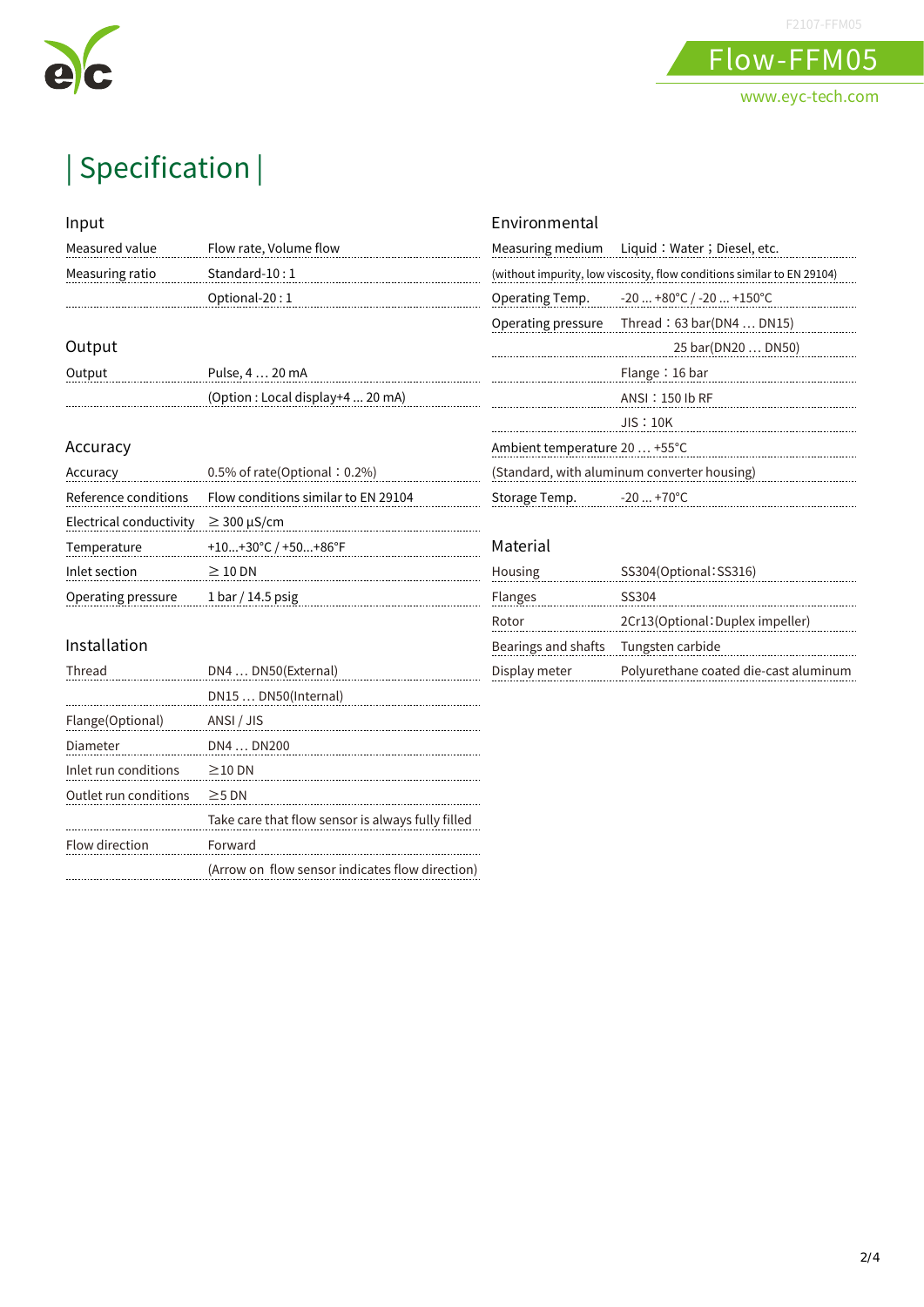

## | Measurable Flow Rate Range |

Note:The flow range as blow is for reference only. Consult the factory if you have special requirement.

| Nominal diameter |                | Standard flow range | <b>Extended flow range</b> | External thread |
|------------------|----------------|---------------------|----------------------------|-----------------|
| (mm)             | (in.)          | $(m^3/h)$           | $(m^3/h)$                  |                 |
| 4                | 0.15           | 0.040.25            | 0.040.4                    | G $1/2$         |
| 6                | 0.25           | 0.10.6              | 0.060.6                    | $G_1/2$         |
| 10               | 0.4            | 0.21.2              | 0.151.5                    | $G_1/2$         |
| 15               | 0.5            | 0.66                | 0.48                       | G <sub>1</sub>  |
| 20               | 0.75           | 0.88                | 0.459                      | G <sub>1</sub>  |
| 25               |                | 110                 | 0.510                      | G11/4           |
| 32               | 1.25           | 1.515               | 0.815                      | G11/2           |
| 40               | 1.5            | 220                 | 130                        | G <sub>2</sub>  |
| 50               | $\overline{2}$ | 440                 | 240                        | G 2 1/2         |
| 65               | 2.5            | 770                 | 470                        |                 |
| 80               | 3              | 10100               | 5100                       |                 |
| 100              | $\overline{4}$ | 20200               | 10200                      |                 |
| 125              | 5              | 25250               | 13250                      |                 |
| 150              | 6              | 30300               | 15300                      |                 |
| 200              | 8              | 80800               | 40800                      |                 |

### | Diagram |